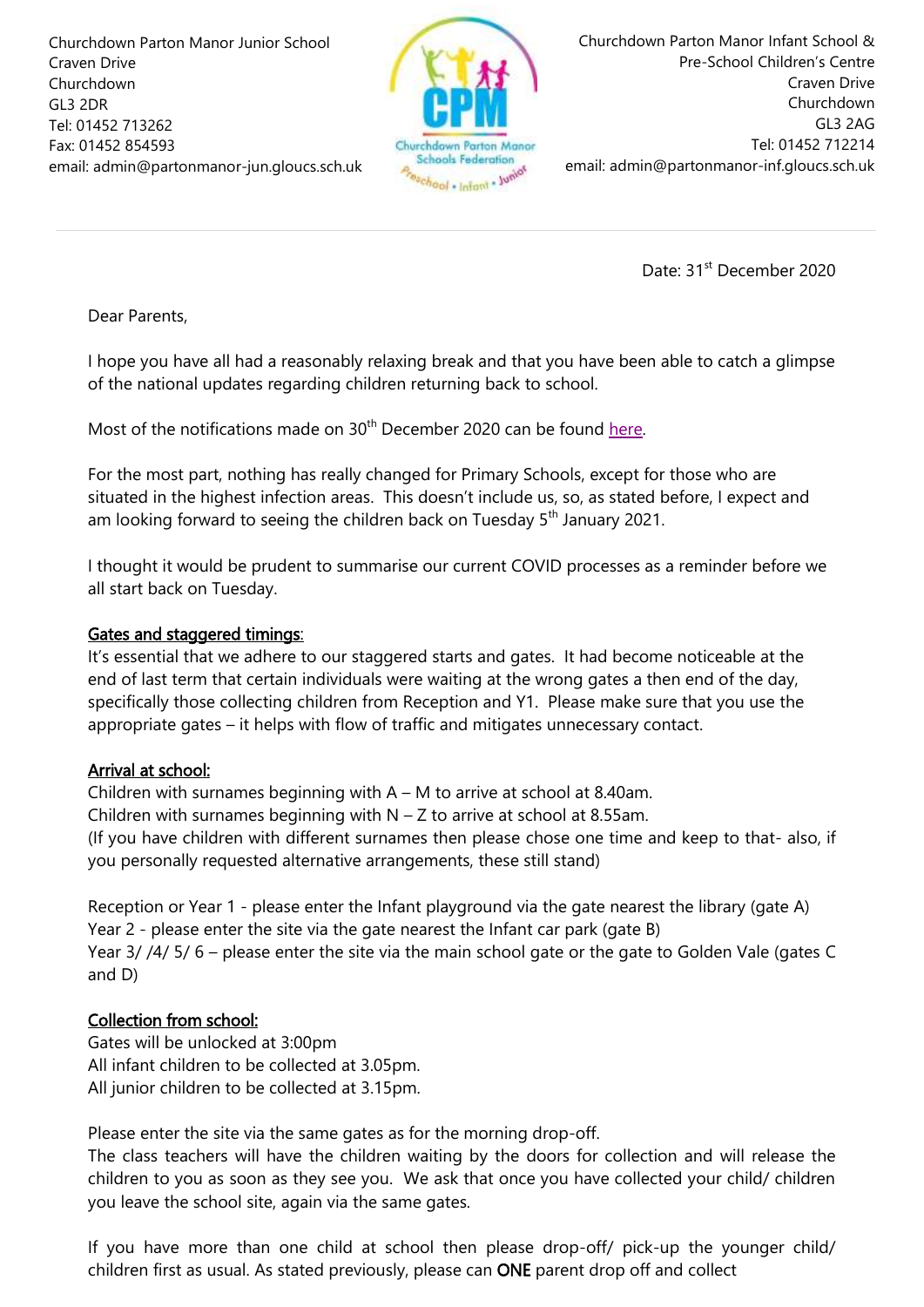In order for this to work it is essential that you do not arrive earlier than your allotted time and that you leave the site as soon as possible. Whilst on site please adhere to social distancing as much as possible.

If you need to speak to someone in either school office, please do so via email or telephone where possible. If you need to speak to your child's class teacher, please do so via Dojo where possible.

This worked incredibly well last term and I can't thank you enough for your support.

#### School Uniform

The children like last term, should wear school uniform from the outset. As a change to last term, when your child's class has PE, the children can come to school in sports gear and not school uniform. I feel this will reduce the amount of changing and in effect the movement of clothing from home. Your class teacher will inform you of your PE day via Dojo next week.

#### Reading Books

From the 11<sup>th</sup> January, we will be sending home reading books and diaries in Polly pockets. It is essential that these books are transported in this wallet for obvious reasons.

## School Dinners

There will be a full 5-day menu available for the children from Tuesday. The full menu will be on the website from Monday  $5<sup>th</sup>$  January..

#### Online Learning

In the event of any potential bubble closures, we will revert to the COVID-Home Learning Protocol. This can also be found on the website for your convenience.

Below is the mandatory process we all need to follow if any of us start showing symptoms. I know this is very obvious to you all by now, but please do refer to it of need be.

## What to do if your child develops symptoms of COVID 19

If your child develops symptoms of COVID-19, they must not come to school and should remain at home for at least 10 days from the date when their symptoms appeared. Anyone with symptoms will be eligible for testing and this can be arranged via [https://www.nhs.uk/ask-for-a-coronavirus](https://www.nhs.uk/ask-for-a-coronavirus-test)[test](https://www.nhs.uk/ask-for-a-coronavirus-test) or by calling 119.

All other household members who remain well, must stay at home and not leave the house for 10 days. This includes anyone in your 'Support Bubble'.

Further information is available at: [https://www.gov.uk/government/publications/covid-19-stay-at](https://www.gov.uk/government/publications/covid-19-stay-at-home-guidance/stay-at-home-guidance-for-households-with-possible-coronavirus-covid-19-infection)[home-guidance/stay-at-home-guidance-for-households-with-possible-coronavirus-covid-19](https://www.gov.uk/government/publications/covid-19-stay-at-home-guidance/stay-at-home-guidance-for-households-with-possible-coronavirus-covid-19-infection) [infection](https://www.gov.uk/government/publications/covid-19-stay-at-home-guidance/stay-at-home-guidance-for-households-with-possible-coronavirus-covid-19-infection)

The 10-day period starts from the day when the first person in the house became ill.

Household members should not go to work, school or public areas and exercise should be taken within the home.